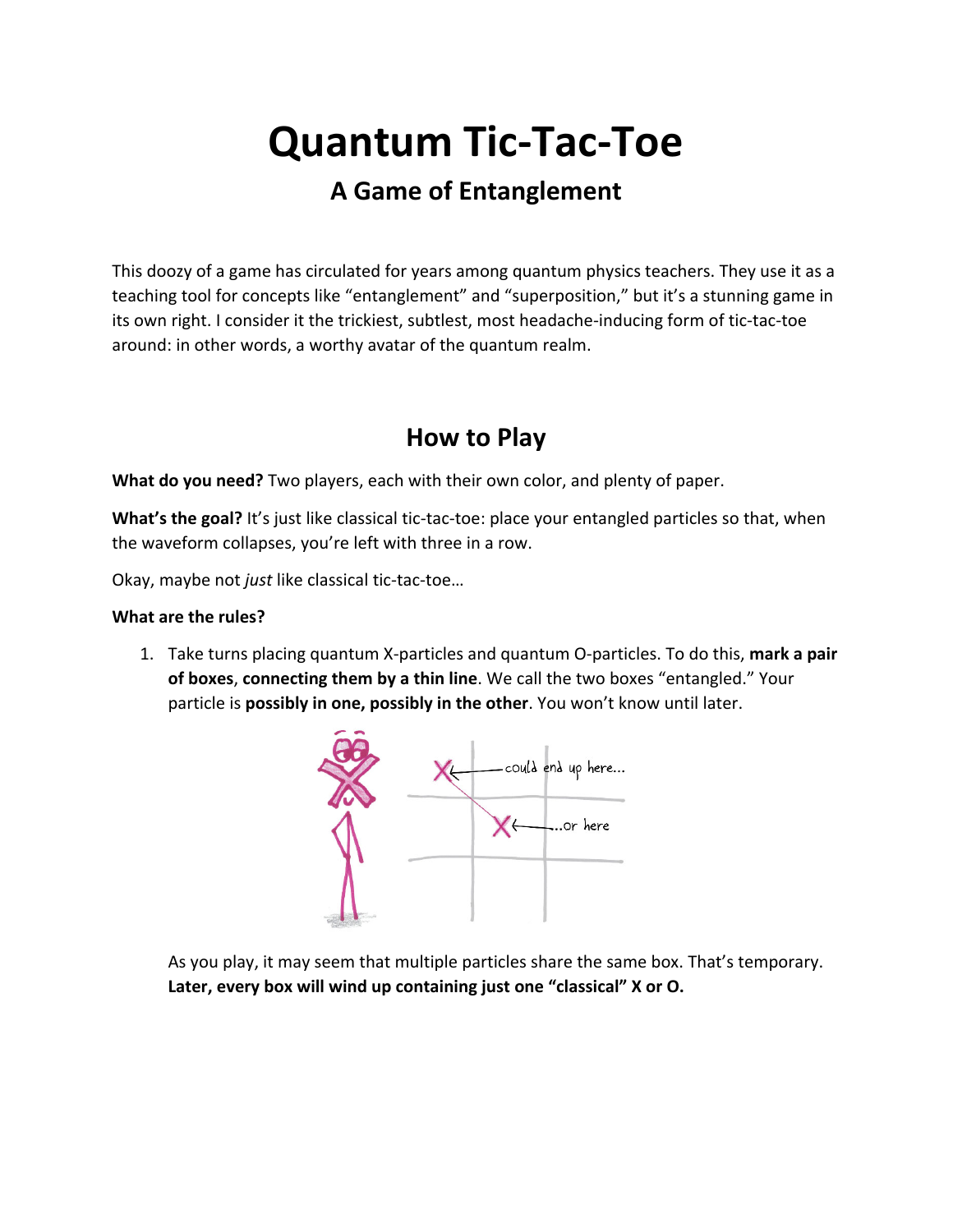

2. At some point, the **entanglements will form a loop**: for example, one box is entangled with another, which is entangled with another, which is entangled with the first.



At that moment, the **quantum particles "collapse" into classical X's and O's**. This can unfold in two ways: one for each possible location of the most recently placed particle.



Whichever way that particle goes, it will **force some other particle out of its box, and into another box**.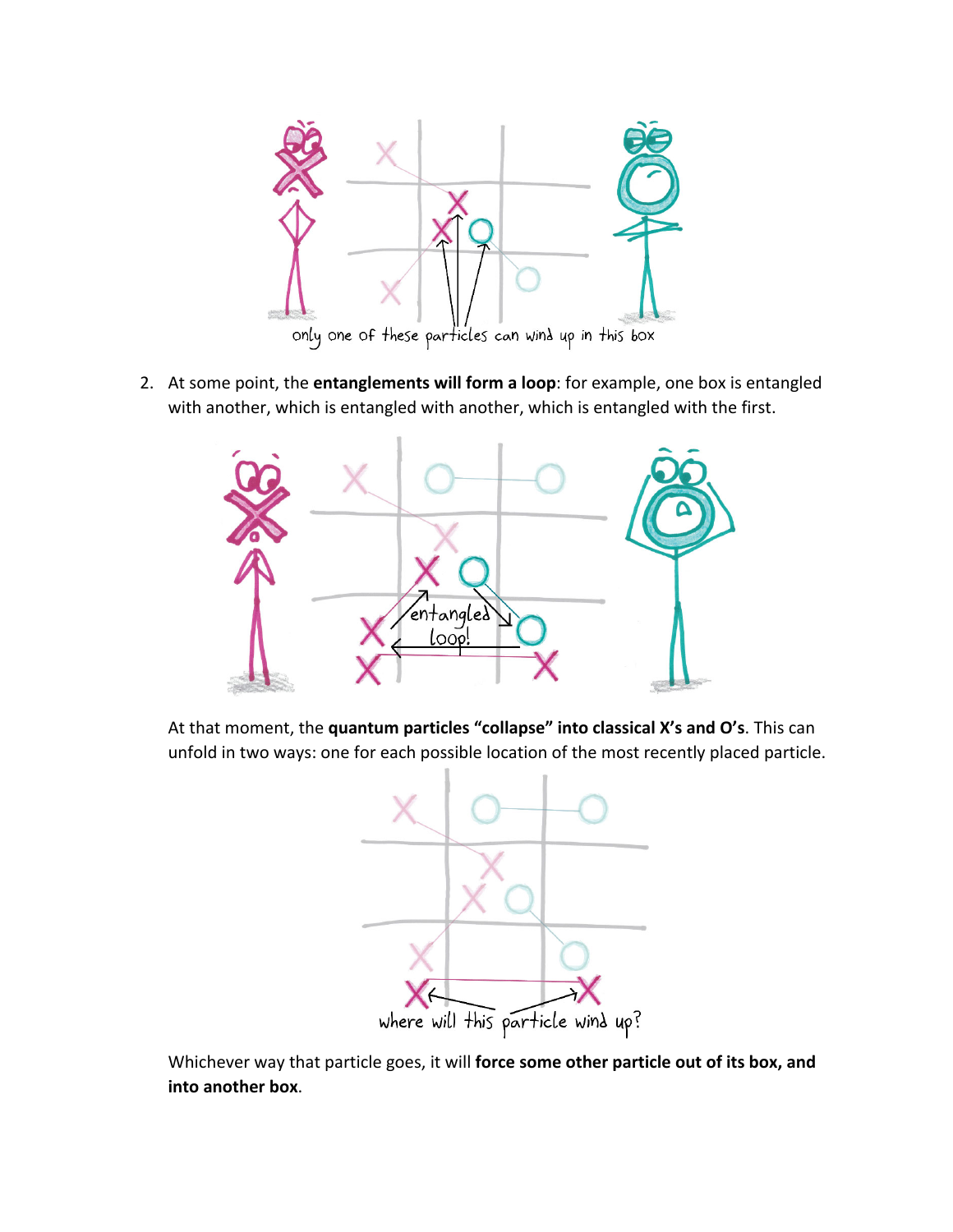

This forcing process continues, until every particle in the loop (and possibly some particles that are only "half" in the loop) have resolved into a single box.



3. Someone must choose between the two ways that the collapse can unfold. **This choice falls to the person who** *didn't* **complete the loop**.

When the collapse is over, your board will be a total mess, so **redraw it** and continue from there.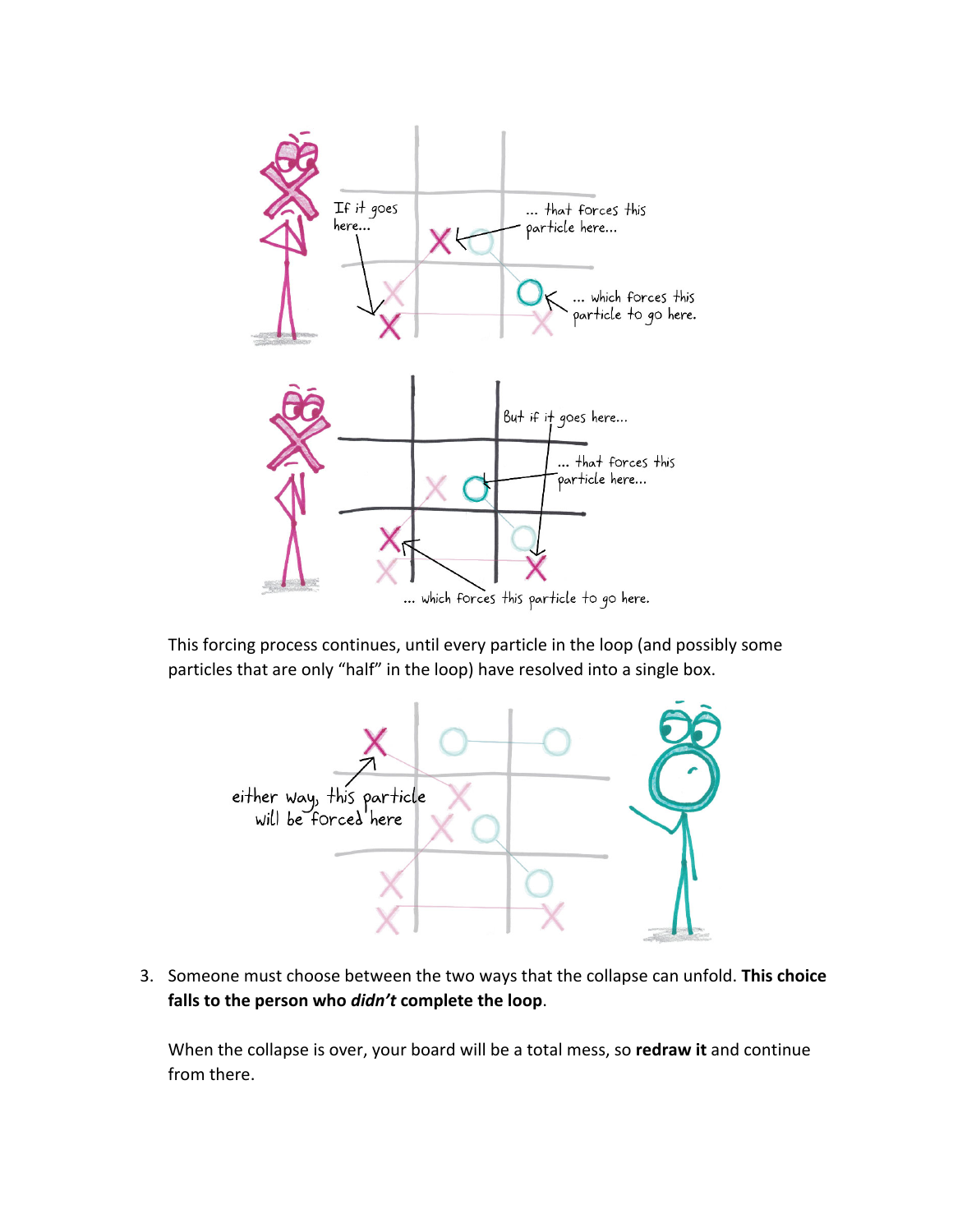

4. If you achieve **three classical particles in a row**, then you win!



5. **Two players may achieve three‐in‐a‐row** as part of the same collapse. If so, then the game is a draw.